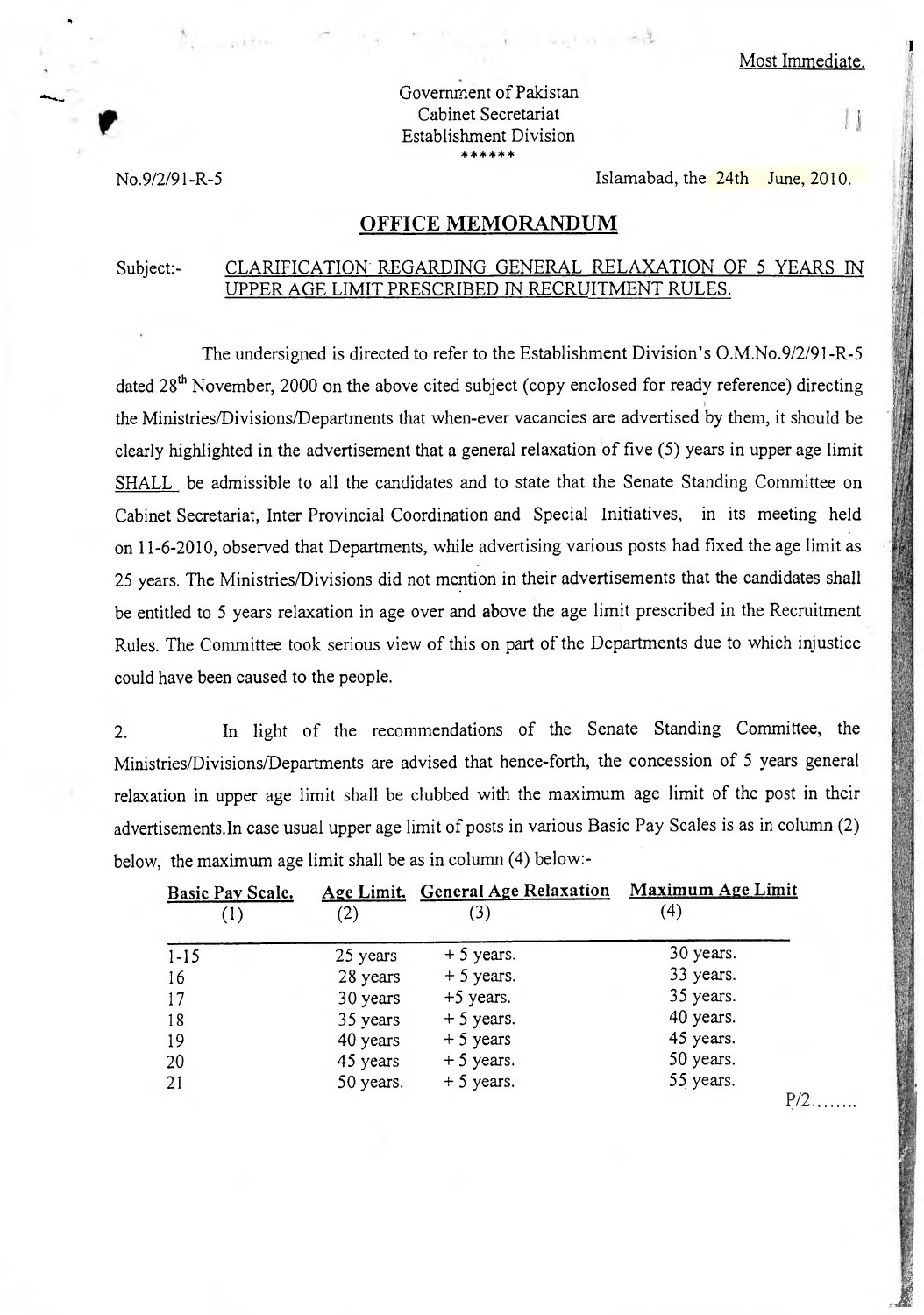3. The Ministries/Divisions are further advised that the following relaxations in upper age limit available to the category of candidates specified below (to the extent mentioned against each) should be clearly mentioned in their advertisements for vacant posts:-

| Sl. No.      | Category of candidates                                                                                                                                     | Age relaxation admissible                                                                                       |
|--------------|------------------------------------------------------------------------------------------------------------------------------------------------------------|-----------------------------------------------------------------------------------------------------------------|
| $\mathbf{1}$ |                                                                                                                                                            | 3                                                                                                               |
| (i)          | Candidates belonging to Scheduled Castes,<br>(a).<br>Buddhist Community, recognized tribes of the<br>Tribal Areas, Azad Kashmir and Northern               | 3 years.                                                                                                        |
|              | Areas for all posts under the Federal<br>Government.                                                                                                       |                                                                                                                 |
|              | Candidates belonging to Sindh (R) and<br>(b)<br>Balochistan for posts in BPS-15 and below<br>under the Federal Government.                                 | 3 years.                                                                                                        |
| (ii)         | Released or Retired Officers/personnel of the Armed<br>Forces of Pakistan.                                                                                 | 15 years or the number of<br>years actually served in<br>the Armed Forces of<br>Pakistan, whichever is<br>less. |
| (iii)        | Government servants and contract employees who have<br>completed 2 years continuous Government service on<br>the closing date for receipt of applications. | 10 years, upto the age of<br>55 years.                                                                          |
| (iv)         | Disabled persons for appointment to posts in BPS-15 10 years.<br>and below.                                                                                |                                                                                                                 |
| (v)          | Widow, son or daughter of a deceased civil servant<br>who dies during service.                                                                             | 5 years.                                                                                                        |

Note: Where a candidate is entitled to age relaxation under more than one categories specified above, he shall be allowed relaxation in age only in one category.

4. In addition to above, the President/Prime Minister may, on extreme compassionate grounds, grant age relaxation to an individual candidate for a period not exceeding three years.

5. Further, where the Ministries/Divisions/Departments have recently advertised various posts and the candidates have appeared in written test but their interviews are yet to be held i.e. their selection process is not over, the said posts may be re-advertised for additional applications with clear rule position about age limit and age relaxations as at paras 2 and 3 above.

P/3........

 $-2-$